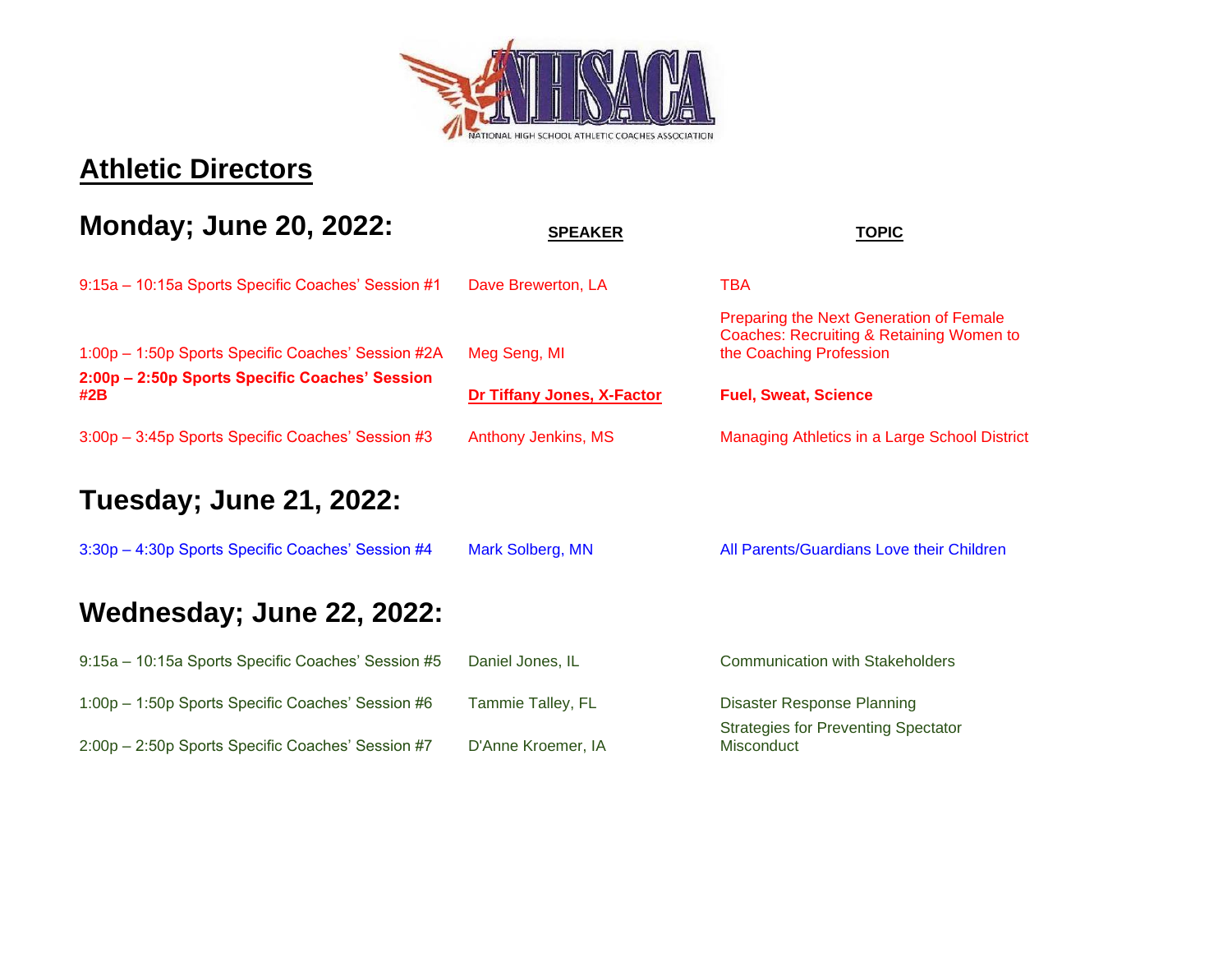

#### **Combined Assistants**

#### **Monday; June 20, 2022: SPEAKER TOPIC**

| 9:15a - 10:15a Sports Specific Coaches' Session #1           | Paul Lean, ND ((BAsst)      | Different Roles of an Assistant Coach                       |
|--------------------------------------------------------------|-----------------------------|-------------------------------------------------------------|
| 1:00p - 1:25p Sports Specific Coaches' Session<br>#2A.1      | Stephanie Potts, IA (GAsst) | <b>Team Roles &amp; Adversity</b>                           |
| 1:25p - 1:50p Sports Specific Coaches' Session<br>#2A.2      | Bernice Cook, MT (GAsst)    | 35+ & Counting                                              |
| 2:00p - 2:50p Sports Specific Coaches' Session<br><u>#2B</u> | Dr Tiffany Jones, X-Factor  | <b>Fuel, Sweat, Science</b>                                 |
| 3:05p - 3:25p Sports Specific Coaches' Session #3A           | Tate Fischer, MS (BAsst)    | Know Your Role: The Role of an Asst Coach                   |
| 3:25p - 3:45p Sports Specific Coaches' Session #3B           | Scott Embry, SD (GAsst)     | Pack of Cigarettes & Pot of Coffee = Coaching Girls<br>400m |

#### **Tuesday; June 21, 2022:**

| 3:30p - 4:00p Sports Specific Coaches' Session #4A                                  | Tim White, ND (GAsst)          | Coping with Disease in Old Age                      |
|-------------------------------------------------------------------------------------|--------------------------------|-----------------------------------------------------|
| 4:00p - 4:30p Sports Specific Coaches' Session #4B                                  | Brooke Laigast, LA (GAsst)     | <b>Miracle League</b>                               |
| <b>Wednesday; June 22, 2022:</b><br>9:15a – 10:15a Sports Specific Coaches' Session |                                |                                                     |
| #5                                                                                  | <b>Gipper - NHSACA Partner</b> | <b>Integrating Social Media</b>                     |
| 1:00p - 1:50p Sports Specific Coaches' Session #6                                   | John Talley, LA (BAsst)        | Performance Design for Diverse Athletic Populations |

2:00p - 2:50p Sports Specific Coaches' Session #7 Steve Mischke, WY (GAsst) Pole Vault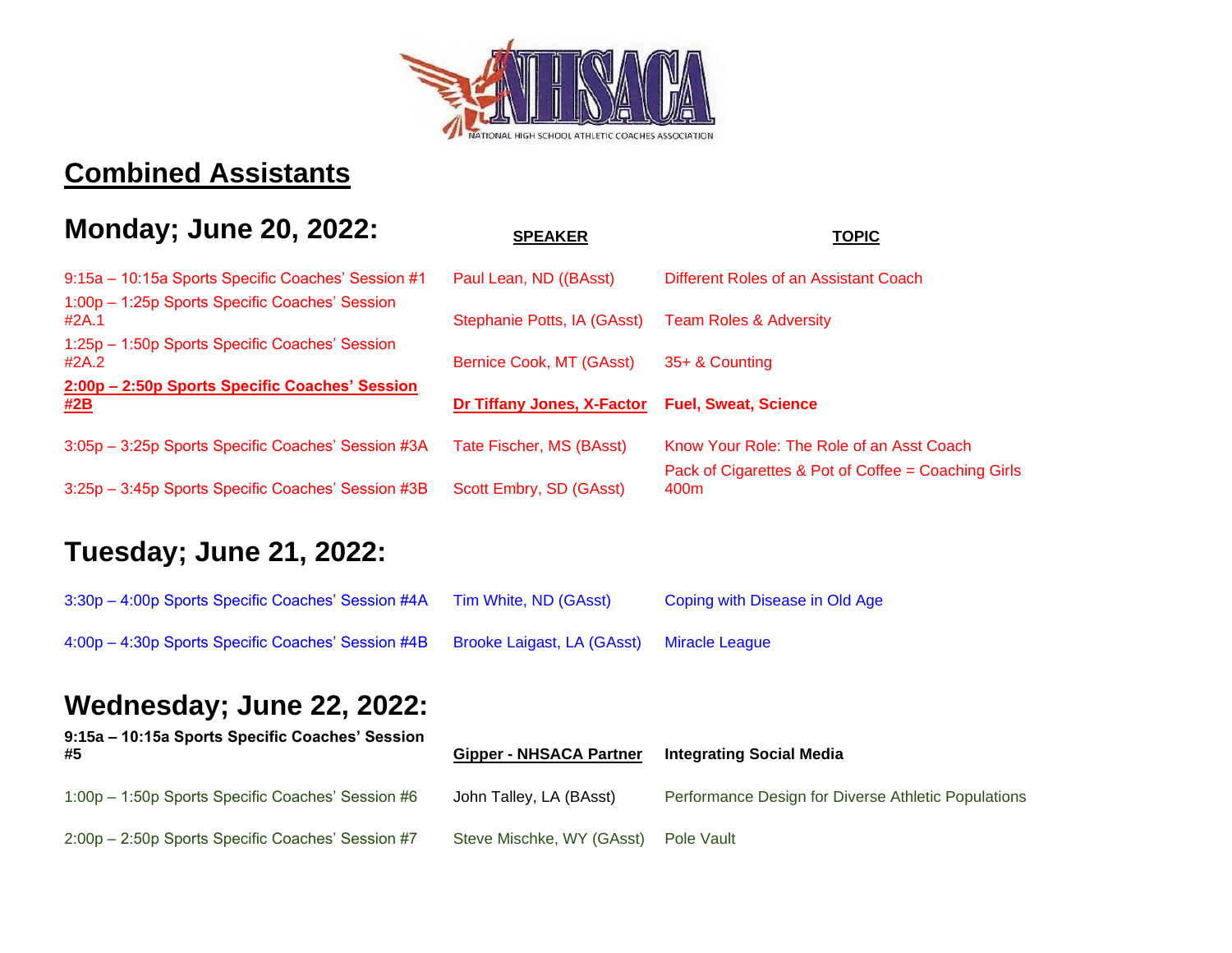

#### **Baseball**

#### **Monday; June 20, 2022:** SPEAKER **TOPIC**

|  | 9:15a – 10:15a Sports Specific Coaches' Session #1 Finalists |  | <b>Round Table</b> |
|--|--------------------------------------------------------------|--|--------------------|
|--|--------------------------------------------------------------|--|--------------------|

1:00p – 1:50p Sports Specific Coaches' Session #2A Finalists Round Table **2:00p – 2:50p Sports Specific Coaches' Session #2B [Dr Tiffany Jones, X-Factor](https://xfactorperformance.com/) Fuel, Sweat, Science**

3:00p – 3:45p Sports Specific Coaches' Session #3 Mark Downey, MN

#### **Tuesday; June 21, 2022:**

3:30p – 4:30p Sports Specific Coaches' Session #4 DMACC tour

#### **Wednesday; June 22, 2022:**

**9:15a – 10:15a Sports Specific Coaches' Session #5 Gipper - NHSACA Partner Integrating Social Media**

1:00p – 1:50p Sports Specific Coaches' Session #6 Kent Schweigert, ND My Favorite Practice Drills

2:00p - 2:50p Sports Specific Coaches' Session #7 John Parker, LA Throwing / Pitch Mechanics

| <b>Sipper - NHSACA Partner</b> |  |  |
|--------------------------------|--|--|
| Kent Schweigert, ND            |  |  |
| Iohn Parkar I A                |  |  |

What Makes Your Program **Better**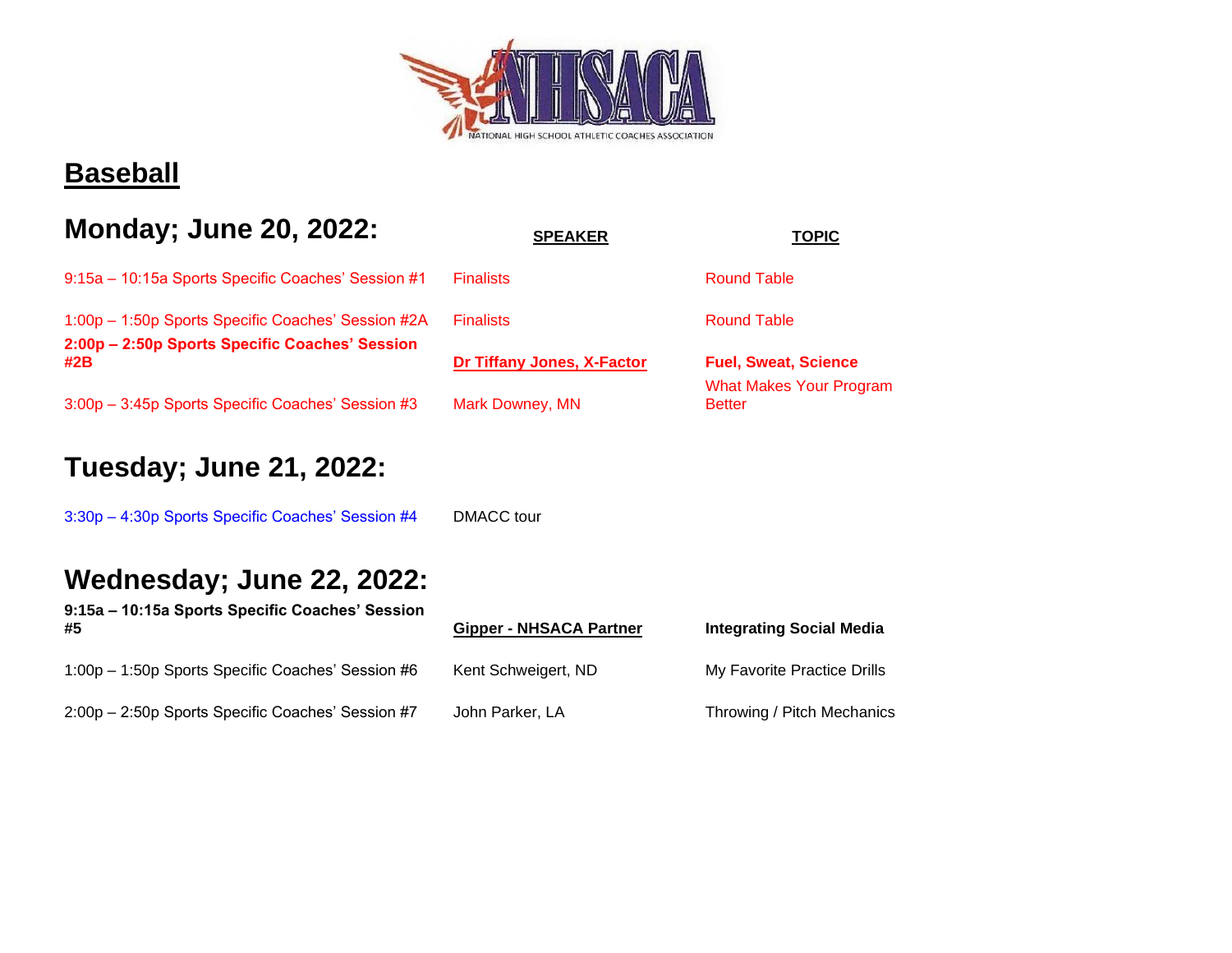

#### **Combined Basketball**

#### **Monday; June 20, 2022:** SPEAKER SPEAKER TOPIC

**9:15a – 10:15a Sports Specific Coaches' Session #1**

**1:00p – 1:50p Sports Specific Coaches' Session # 2A [Dr Tiffany Jones, X-Factor](https://xfactorperformance.com/) Fuel, Sweat, Science**

2:00p – 2:25p Sports Specific Coaches' Session #2B.1 Chris Guess, IA (GBB) Positive Coaching Approach

2:25p – 2:50p Sports Specific Coaches' Session #2B.2 Dave Galovich, MN (BBB) Point Zone Defense

3:00p – 3:30p Sports Specific Coaches' Session #3A Finalists Round Table

3:30p – 3:45p Sports Specific Coaches' Session #3B Craig Parker, CT (BBB) Coaching in the Current Times

#### **Tuesday; June 21, 2022:**

3:30p – 4:00p Sports Specific Coaches' Session #4A Michael Forsberg, ND (GBB) Player/Coach Relationships

4:00p – 4:30p Sports Specific Coaches' Session #4B Mitch Holst, WY (GBB) Run & Jump Press

## **Wednesday; June 22, 2022:**

**9:15a – 10:15a Sports Specific Coaches' Session #5 Gipper - NHSACA Partner Integrating Social Media**

1:00p – 1:25p Sports Specific Coaches' Session #6A Bob Howard, MT (BBB) Practice Planning 1:25p – 1:50p Sports Specific Coaches' Session #6B Rick Petri, NE (GBB) Building Trust & Consistency

2:00p – 2:25p Sports Specific Coaches' Session #7A Greg Grinsteinner, ND (BBB) Transition Action

2:25p – 2:50p Sports Specific Coaches' Session #7B Danny Broussard, LA (BBB) Special Sets

# **[Dave Schlaubaugh, Cornell](https://cornellrams.com/sports/mens-basketball/roster/coaches/dave-schlabaugh/152)  [College](https://cornellrams.com/sports/mens-basketball/roster/coaches/dave-schlabaugh/152)**

**Shot clock, transfer portal impacting high school**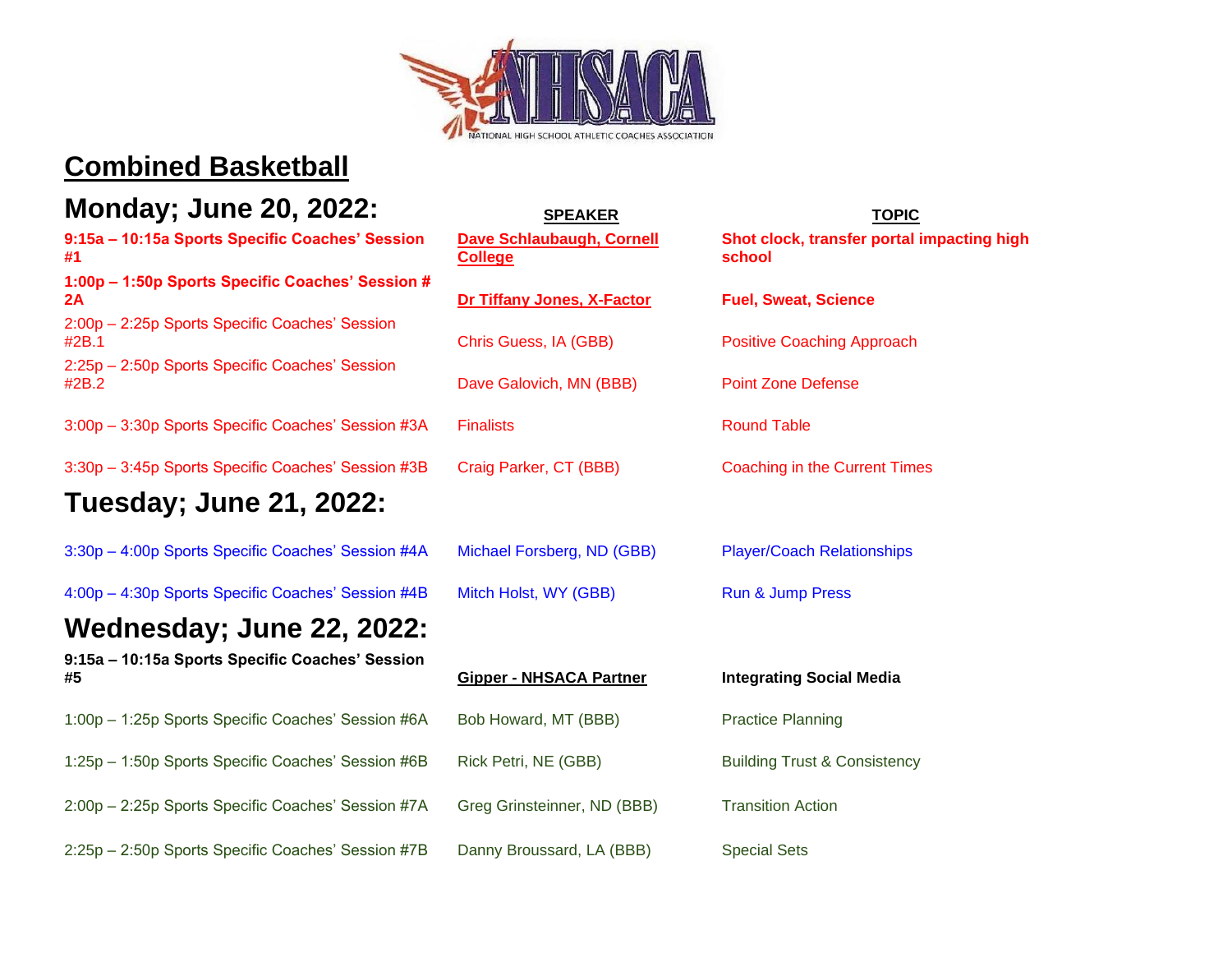

#### **Combined Cross Country**

### **Monday; June 20, 2022:** SPEAKER TOPIC 9:15a – 10:15a Sports Specific Coaches' Session #1 Forry Flaagan, South Dakota **1:00p – 1:50p Sports Specific Coaches' Session #2A [Dr Tiffany Jones, X-Factor](https://xfactorperformance.com/) Fuel, Sweat, Science** 2:00p – 2:50p Sports Specific Coaches' Session #2B Darrell Burmeister, IA Key Workouts for the HS XC Runner 3:00p – 3:45p Sports Specific Coaches' Session #3 Finalists Round Table &/or Mini-Session **Tuesday; June 21, 2022:** 3:30p – 4:30p Sports Specific Coaches' Session #4 Cliff Somers, MI (BXC) How My Coaching Has Evolved **Wednesday; June 22, 2022: 9:15a – 10:15a Sports Specific Coaches' Session #5 Gipper - NHSACA Partner Integrating Social Media**

2:00p – 2:50p Sports Specific Coaches' Session #7 GXC Round Table

1:00p – 1:50p Sports Specific Coaches' Session #6 BXC Round Table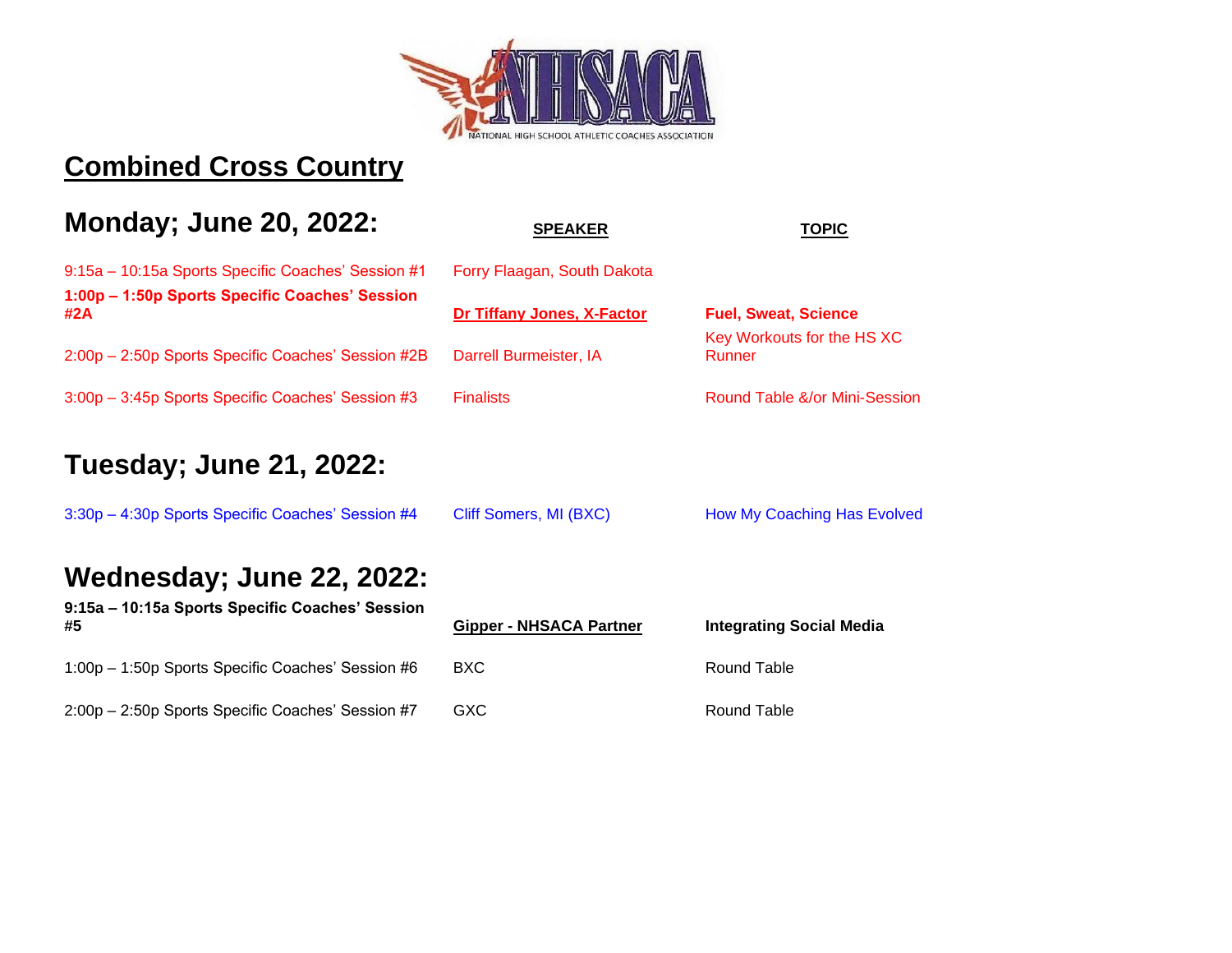

## **Football**

| <b>Monday</b> ; June 20, 2022:                                               | <b>SPEAKER</b>                            | <b>TOPIC</b>                                                         |
|------------------------------------------------------------------------------|-------------------------------------------|----------------------------------------------------------------------|
| 9:15a - 10:15a Sports Specific Coaches' Session<br>#1                        | <b>LeVar Woods, University of</b><br>lowa | <b>Special Teams</b>                                                 |
| 1:00p - 1:50p Sports Specific Coaches' Session #2A                           | Gary Sloan, MN                            | The Grand Meadow Way                                                 |
| 2:00p – 2:50p Sports Specific Coaches' Session<br>#2B                        | Dr Tiffany Jones, X-Factor                | <b>Fuel, Sweat, Science</b>                                          |
| 3:00p - 3:45p Sports Specific Coaches' Session #3                            | Lance Mancuso, MS                         | Jefferson Davis County Football / Makng the Hard<br><b>Decisions</b> |
| <b>Tuesday</b> ; June 21, 2022:                                              |                                           |                                                                      |
| 3:30p - 4:30p Sports Specific Coaches' Session #4                            | Larry Wright, IN                          | mini-session / Round Table                                           |
| Wednesday; June 22, 2022:<br>9:15a - 10:15a Sports Specific Coaches' Session |                                           |                                                                      |
| #5                                                                           | <b>Gipper - NHSACA Partner</b>            | <b>Integrating Social Media</b>                                      |
| 1:00p - 1:50p Sports Specific Coaches' Session #6                            | <b>Finalists</b>                          | <b>Round Table</b>                                                   |
| 2:00p - 2:50p Sports Specific Coaches' Session #7                            | <b>Finalists</b>                          | <b>Round Table</b>                                                   |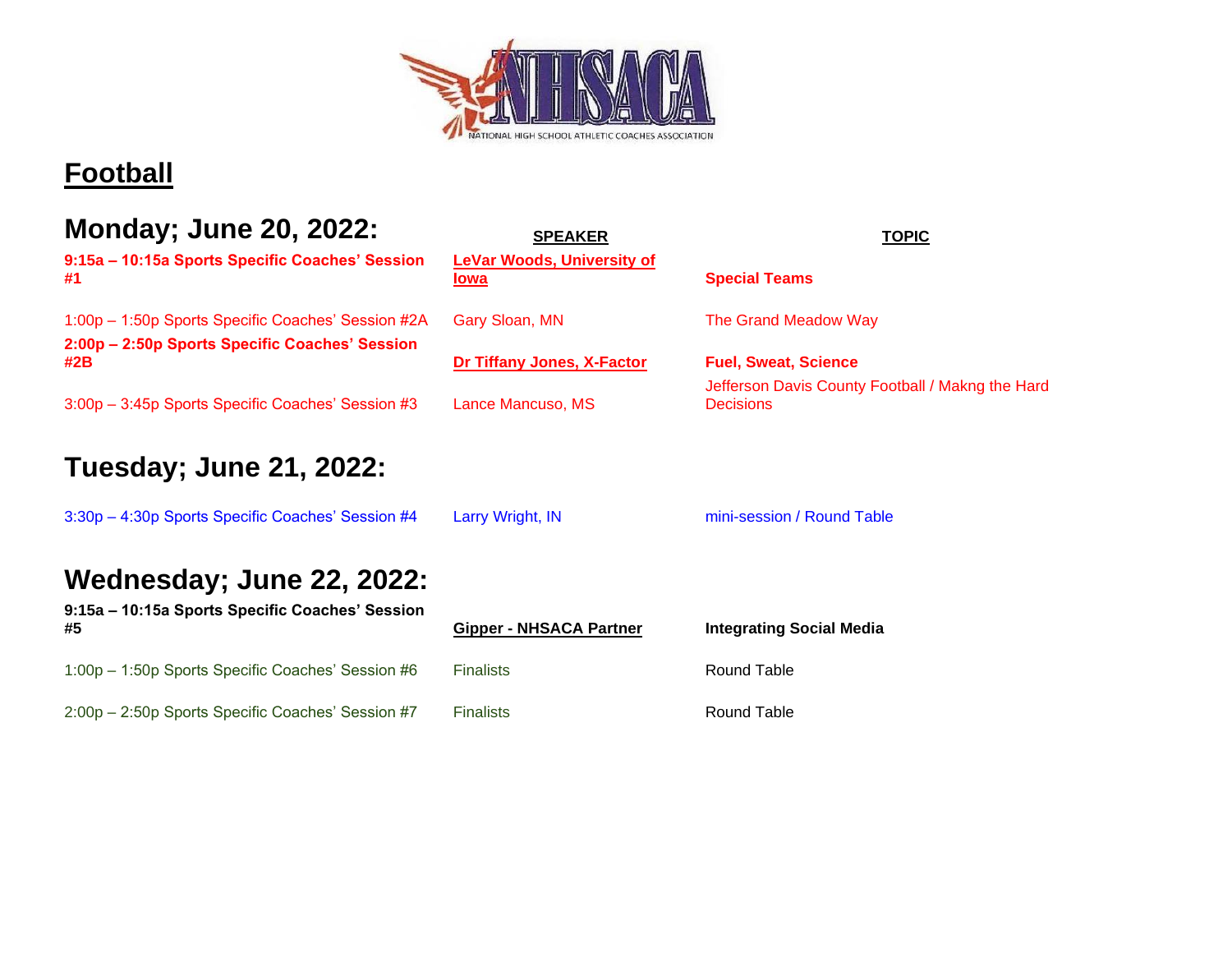

## **Golf**

#### **Monday; June 20, 2022:**

| 9:15a – 10:15a Sports Specific Coaches' Session<br>#1   | John Bermel, University of Northern Iowa |                           |
|---------------------------------------------------------|------------------------------------------|---------------------------|
| 1:00p - 1:25p Sports Specific Coaches' Session<br>#2A.1 | Jeff Halseth, SD / mini-session          | <b>Competitive Drills</b> |
| 1:25p - 1:50p Sports Specific Coaches' Session<br>#2A.2 | Ashley Mantha, MI / mini-session         | <b>Team Communic</b>      |
| 2:00p - 2:50p Sports Specific Coaches' Session<br>#2B   | Dr Tiffany Jones, X-Factor               | <b>Fuel, Sweat, Sci</b>   |
| 3:00p - 3:45p Sports Specific Coaches' Session #3       | <b>Victor Rotundo NM</b>                 | "Pick Your Brain"         |

#### **Tuesday; June 21, 2022:**

3:30p – 4:30p Sports Specific Coaches' Session #4 Mimi Ramesbotham, NE Summer Points Team Competition

#### **Wednesday; June 22, 2022:**

| 9:15a - 10:15a Sports Specific Coaches' Session<br>#5 | <b>Gipper - NHSACA Partner</b> | <b>Integrating 9</b>                 |
|-------------------------------------------------------|--------------------------------|--------------------------------------|
| 1:00p - 1:50p Sports Specific Coaches' Session #6     | Mike Linde, IA                 | The Mental A<br><b>Relationships</b> |
| 2:00p - 2:50p Sports Specific Coaches' Session #7     | <b>Finalists</b>               | <b>Round Table</b>                   |

| MUNUAY, JUNTU ZU, ZUZZ.                                 | <b>SPEAKER</b>                           | <b>TOPIC</b>                                  |
|---------------------------------------------------------|------------------------------------------|-----------------------------------------------|
| 9:15a - 10:15a Sports Specific Coaches' Session<br>#1   | John Bermel, University of Northern Iowa |                                               |
| 1:00p - 1:25p Sports Specific Coaches' Session<br>#2A.1 | Jeff Halseth, SD / mini-session          | <b>Competitive Drills / Round Table</b>       |
| 1:25p - 1:50p Sports Specific Coaches' Session<br>#2A.2 | Ashley Mantha, MI / mini-session         | <b>Team Communications &amp; Organization</b> |
| 2:00p - 2:50p Sports Specific Coaches' Session<br>#2B   | <b>Dr Tiffany Jones, X-Factor</b>        | <b>Fuel, Sweat, Science</b>                   |

**#5 Gipper - NHSACA Partner Integrating Social Media** The Mental Aspect of Building Relationships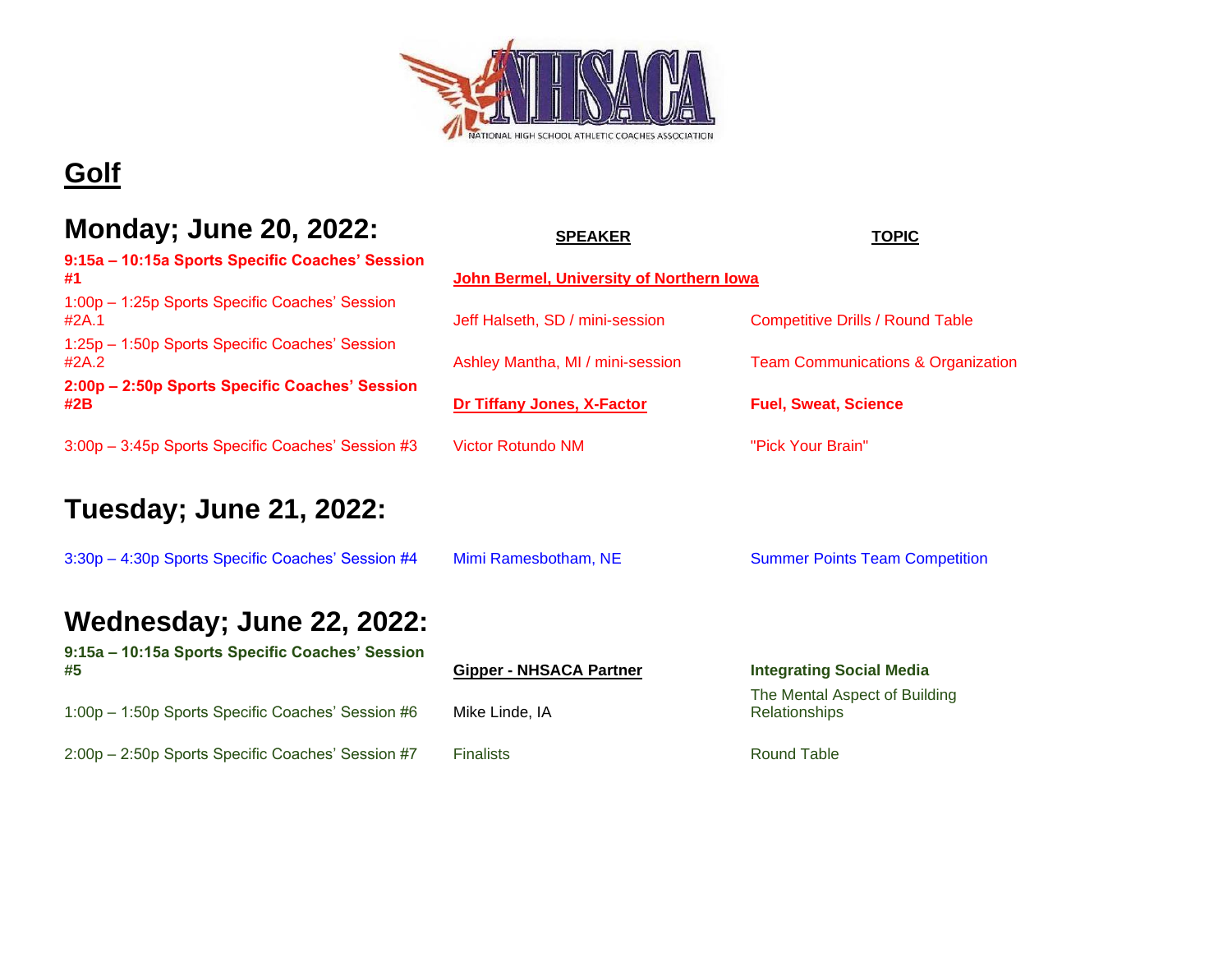

#### **Soccer**

| <b>Monday; June 20, 2022:</b><br>9:15a - 10:15a Sports Specific Coaches' Session                     | <b>SPEAKER</b><br><b>Matt Fannon, Iowa State</b> | <u>TOPIC</u>                                                                                   |
|------------------------------------------------------------------------------------------------------|--------------------------------------------------|------------------------------------------------------------------------------------------------|
| #1                                                                                                   | <b>University</b>                                | <b>Recruiting Strategies and Game Model</b>                                                    |
| 1:00p - 1:50p Sports Specific Coaches' Session #2A<br>2:00p - 2:50p Sports Specific Coaches' Session | Matt Pfau, ND                                    | How is a Program Started                                                                       |
| #2B                                                                                                  | Dr Tiffany Jones, X-Factor                       | <b>Fuel, Sweat, Science</b>                                                                    |
| 3:00p - 3:45p Sports Specific Coaches' Session<br>#3                                                 | <b>Brandon Gonzlaes, CA</b>                      | The Value High School Soccer Brings and Uniquenesss of<br><b>California State Chamionships</b> |
| <b>Tuesday; June 21, 2022:</b>                                                                       |                                                  |                                                                                                |
| 3:30p - 4:30p Sports Specific Coaches' Session #4                                                    | Ryan Beier, SD                                   | <b>Championship Culture &amp; Favorite Activities</b>                                          |
| <b>Wednesday; June 22, 2022:</b>                                                                     |                                                  |                                                                                                |
| 9:15a - 10:15a Sports Specific Coaches' Session #5                                                   | Paul Winstanley, CT                              | <b>TBA</b>                                                                                     |
| 1:00p - 1:50p Sports Specific Coaches' Session #6                                                    | <b>Finalists</b>                                 | <b>Round Table</b>                                                                             |
| 2:00p - 2:50p Sports Specific Coaches' Session #7                                                    | <b>Finalists</b>                                 | Round Table                                                                                    |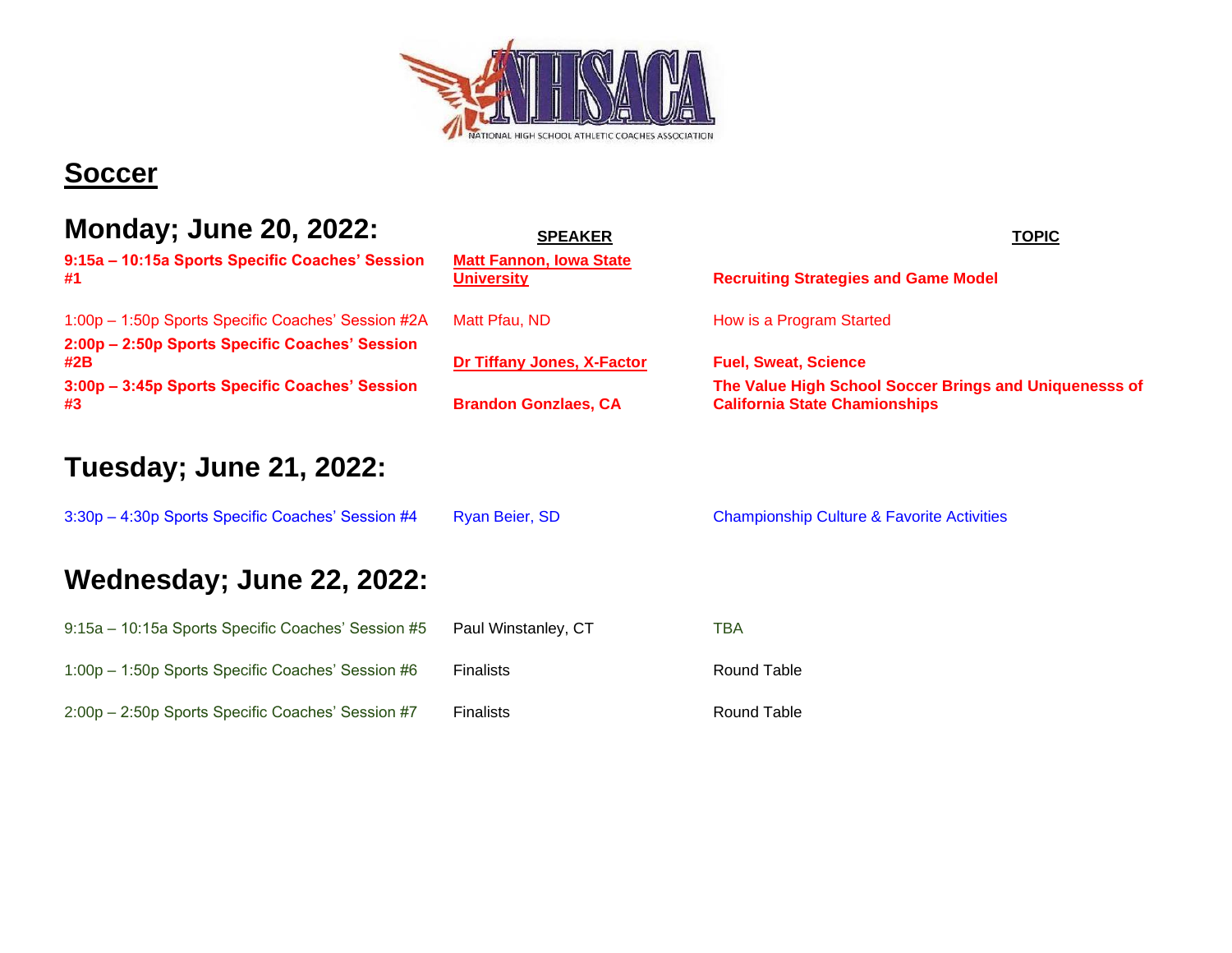

#### **Softball**

| <b>Monday; June 20, 2022:</b> | <b>SPEAKER</b> | <b>TOPIC</b> |
|-------------------------------|----------------|--------------|
|-------------------------------|----------------|--------------|

| 9:15a – 10:15a Sports Specific Coaches' Session #1    | <b>Finalists</b>           | <b>Round Table</b>          |
|-------------------------------------------------------|----------------------------|-----------------------------|
| 1:00p - 1:50p Sports Specific Coaches' Session<br>#2A | Dr Tiffany Jones, X-Factor | <b>Fuel, Sweat, Science</b> |
| 2:00p – 2:50p Sports Specific Coaches' Session #2B    | <b>Finalists</b>           | Round Table                 |

3:00p - 3:45p Sports Specific Coaches' Session #3 Fin

#### **Tuesday; June 21, 2022:**

3:30p – 4:30p Sports Specific Coaches' Session #4 DMACC tour

| 9:15a - 10:15a Sports Specific Coaches' Session   |                  | <b>Efficient Practice Routines &amp; Helpful</b> |  |
|---------------------------------------------------|------------------|--------------------------------------------------|--|
| #5                                                | Haley Gray, WY   | Drills                                           |  |
| 1:00p – 1:50p Sports Specific Coaches' Session #6 | Tim Whitman, LA  | TBA                                              |  |
| 2:00p - 2:50p Sports Specific Coaches' Session #7 | <b>Finalists</b> | Round Table                                      |  |

| าalists                 | <b>Round Table</b>         |
|-------------------------|----------------------------|
| Tiffany Jones, X-Factor | <b>Fuel, Sweat, Sciend</b> |
| าalists                 | <b>Round Table</b>         |
| <b>nalists</b>          | <b>Round Table</b>         |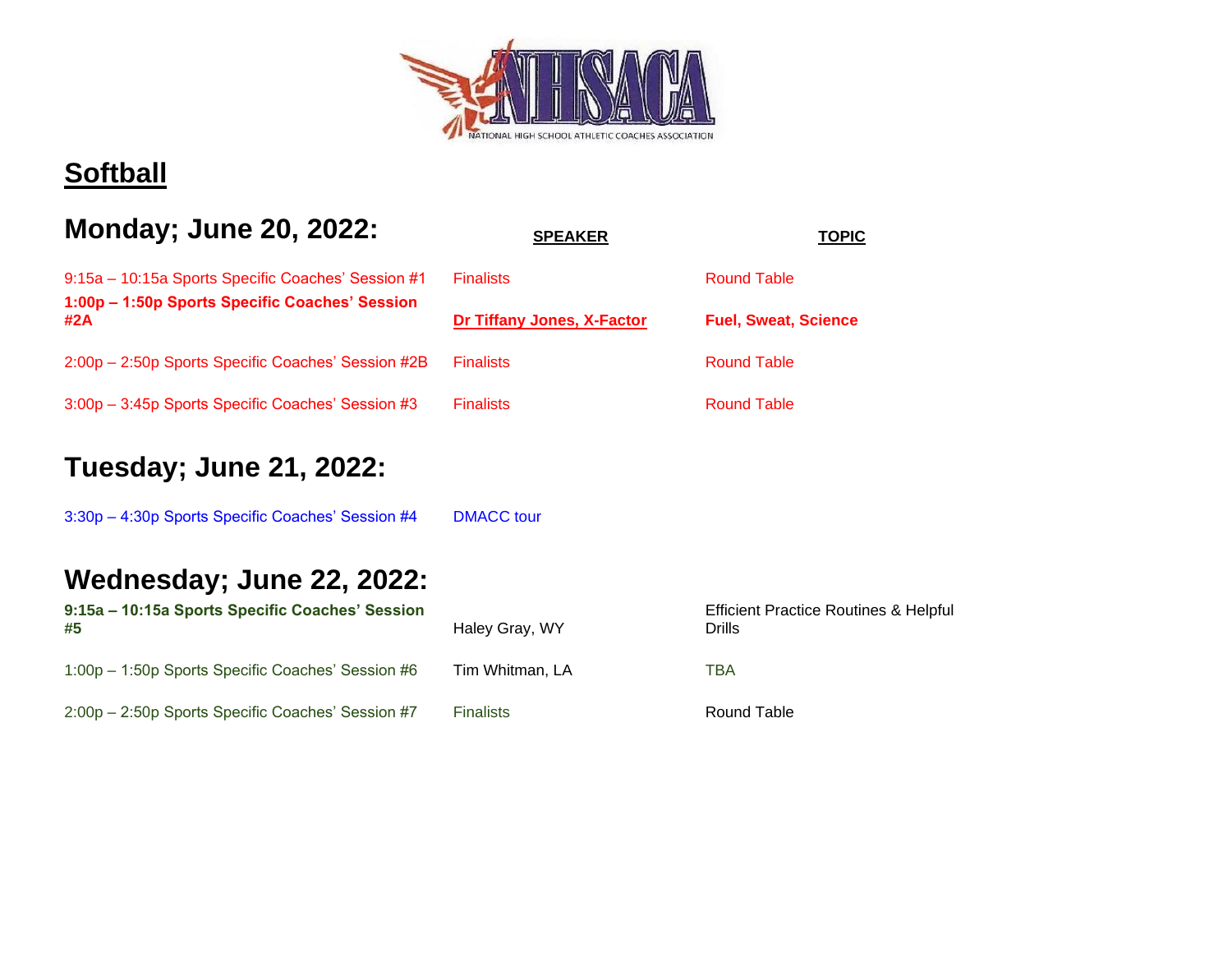

#### **Special Sports**

#### **Monday; June 20, 2022:** SPEAKER **SPEAKER SPEAKER TOPIC**

9:15a – 10:15a Sports Specific Coaches' Session #1 Pass **1:00p – 1:50p Sports Specific Coaches' Session #2A [Dr Tiffany Jones, X-Factor](https://xfactorperformance.com/) Fuel, Sweat, Science**

2:00p – 2:50p Sports Specific Coaches' Session #2B Pass

3:00p – 3:45p Sports Specific Coaches' Session #3 Pass

#### **Tuesday; June 21, 2022:**

3:30p – 4:30p Sports Specific Coaches' Session #4

| 9:15a - 10:15a Sports Specific Coaches' Session<br>#5 | <b>Gipper - NHSACA Partner</b>                | <b>Integrating Social Media</b>                                           |
|-------------------------------------------------------|-----------------------------------------------|---------------------------------------------------------------------------|
| 1:00p - 1:20p Sports Specific Coaches' Session #6.1   | Marcus Onsum, MN (Adapted Athletics)          | Minnesota's High School Adapted Athletics Program                         |
| 1:20p - 1:35p Sports Specific Coaches' Session #6.2   | Keri Atchison, CO (Spirit-Poms)               | Creating a Positive Culture & Climate for Your Female<br><b>Athletics</b> |
| 1:35p - 1:50p Sports Specific Coaches' Session #6.3   | Meridee Dossett, SD (Gymnastics)              | <b>Motivating Athletes</b>                                                |
| 2:00p - 2:15p Sports Specific Coaches' Session #7.1   | Doug Techel, IA (Girls Bowling)               | Is Bowling Really a Sport?                                                |
| 2:15p - 2:30p Sports Specific Coaches' Session #7.2   | Marty Warren, MS (Strength &<br>Conditioning) | Golden Bear Strength: An Overview                                         |
| 2:30p - 2:45p Sports Specific Coaches' Session #7.3   | Grant Paranica, ND (Hockey)                   | <b>Knights' Strategies</b>                                                |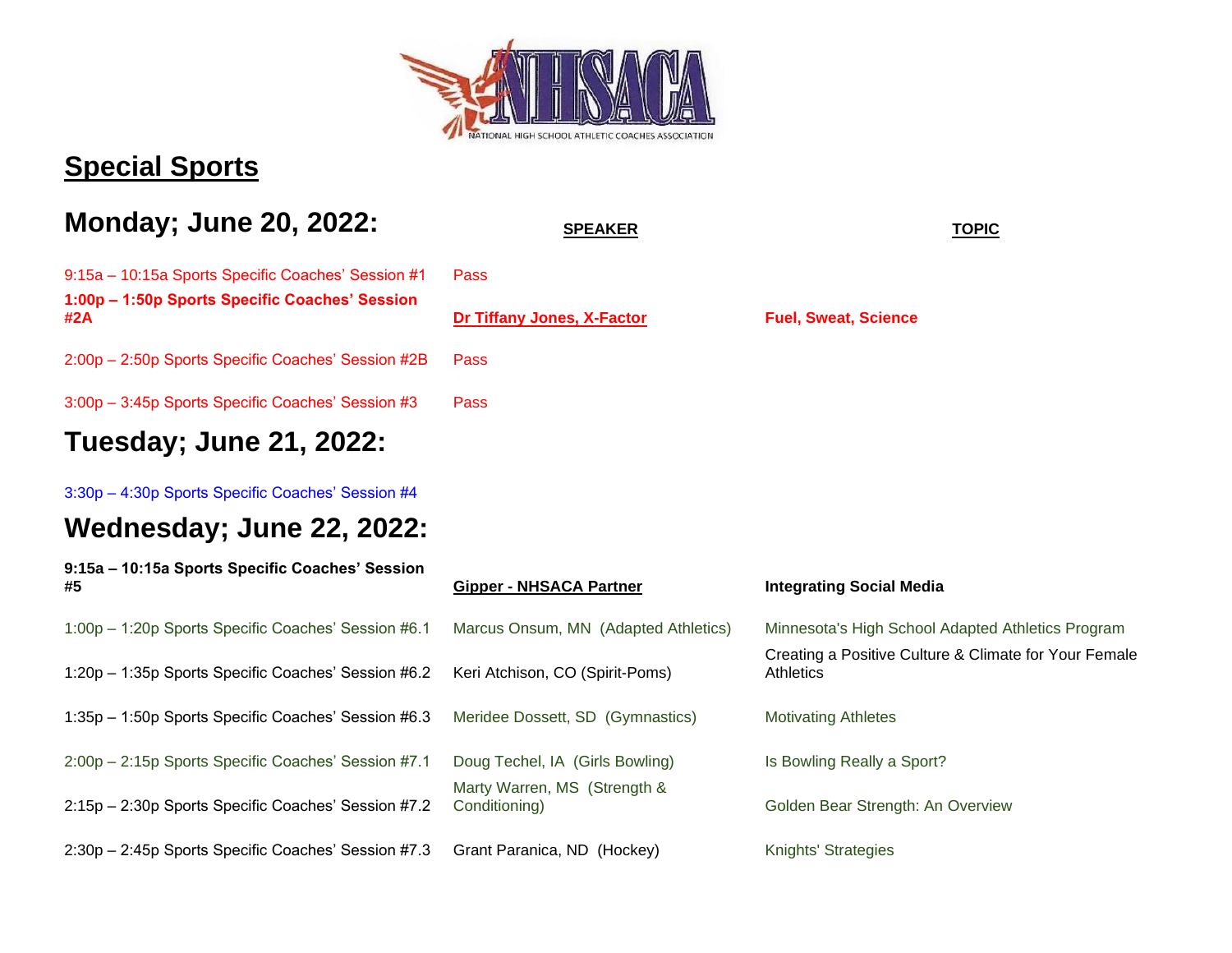

#### **Swimming & Diving**

#### **Monday; June 20, 2022:** SPEAKER SPEAKER TOPIC

**9:15a – 10:15a Sports Specific Coaches' Session #1**

**1:00p – 1:50p Sports Specific Coaches' Session #2A [Dr Tiffany Jones, X-Factor](https://xfactorperformance.com/) Fuel, Sweat, Science**

2:00p – 2:50p Sports Specific Coaches' Session #2B Finalists Round Table **3:00p – 3:45p Sports Specific Coaches' Session #3**

| <b>SPEANER</b>                                        |  |  |
|-------------------------------------------------------|--|--|
| <b>Kelly Nordell, Iowa State</b><br><b>University</b> |  |  |
| Dr Tiffany Jones, X-Factor                            |  |  |

**[Jeff Warrick, Iowa State](https://cyclones.com/sports/womens-swimming-and-diving/roster/coaches/jeff-warrick/1803)** 

**[University](https://cyclones.com/sports/womens-swimming-and-diving/roster/coaches/kelly-nordell/1799) Ass't Swimming & Diving Coach**

**Head Diving Coach** 

#### **Tuesday; June 21, 2022:**

3:30p - 4:30p Sports Specific Coaches' Session #4 Suzanne Hoyt, CT Our Program & the Changes we made during the Pandemic

| 9:15a – 10:15a Sports Specific Coaches' Session #5 | Lynda Shrader, MT | High School Swimming in MT                      |
|----------------------------------------------------|-------------------|-------------------------------------------------|
| 1:00p – 1:50p Sports Specific Coaches' Session #6  | Todd Larkin, KY   | <b>Culture Delivers Excellence</b>              |
| 2:00p – 2:50p Sports Specific Coaches' Session #7  | Ron Chapin, WY    | Building a Successful Small School Swim Program |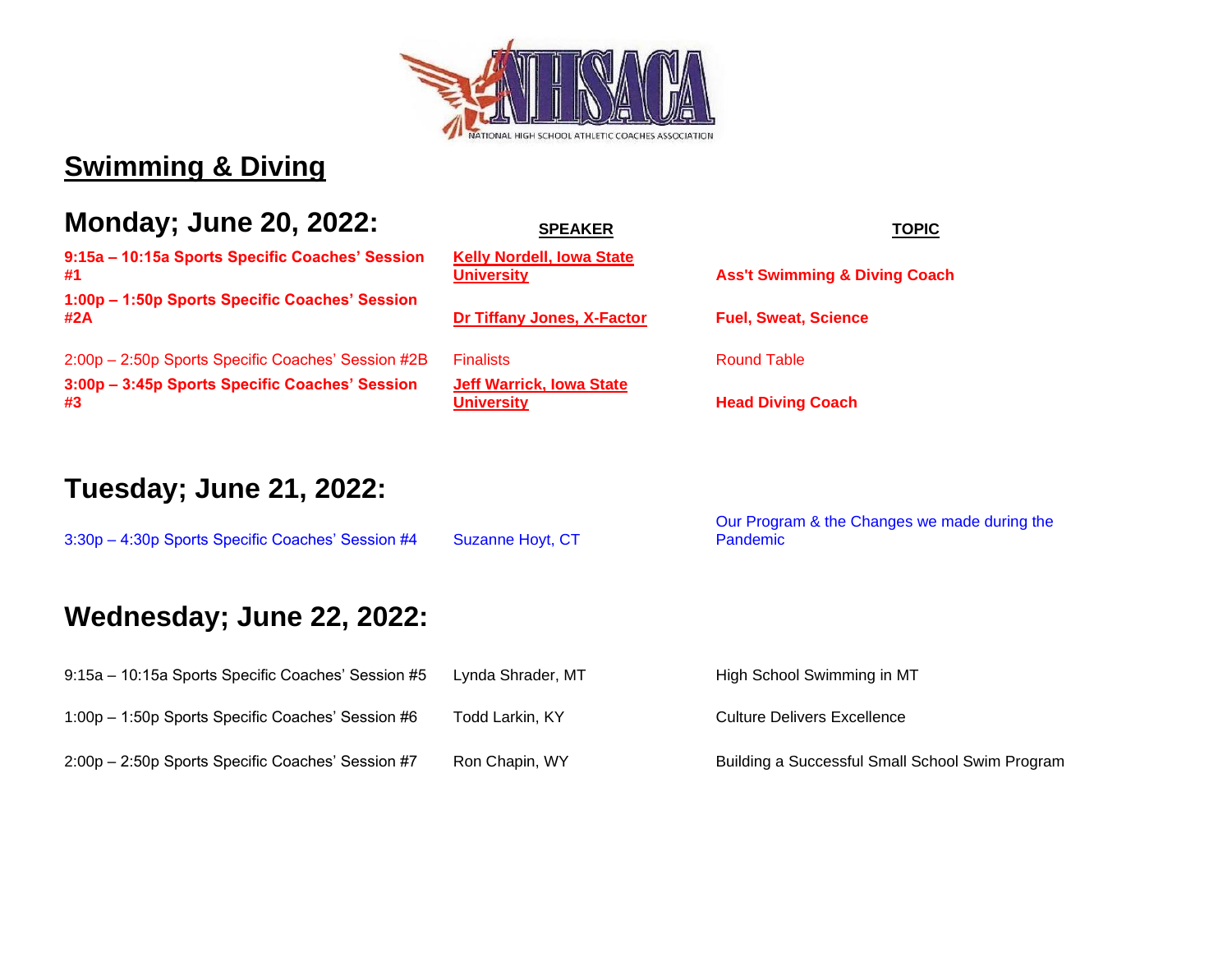

#### **Tennis**

| <b>Monday; June 20, 2022:</b> | <b>SPEAKER</b> | <b>TOPIC</b> |
|-------------------------------|----------------|--------------|
|                               |                |              |

#### **Tuesday; June 21, 2022:**

3:30p – 4:30p Sports Specific Coaches' Session #4 Coaches Round Table

# **Wednesday; June 22, 2022:**

9:15a – 10:15a Sports Specific Coaches' Session #5 1:00p – 1:50p Sports Specific Coaches' Session #6 Pat Moller, SD / Norm Sedig, WY Round Table on Finalists Programs 2:00p – 2:50p Sports Specific Coaches' Session #7

| <b>IVIUIIUAY, JUIIU LU, LULL.</b>                     | <b>SPEAKER</b>                          | <b>TOPIC</b>                                                                          |
|-------------------------------------------------------|-----------------------------------------|---------------------------------------------------------------------------------------|
| 9:15a - 10:15a Sports Specific Coaches' Session<br>#1 | <b>Sasha Schmid, University of Iowa</b> | Art and science of coaching tennis                                                    |
| 1:00p - 1:50p Sports Specific Coaches' Session #2A    | Louis Nash                              | Drills and Alternative Formations for Successful Doubles                              |
| 2:00p - 2:50p Sports Specific Coaches' Session<br>#2B | Dr Tiffany Jones, X-Factor              | <b>Fuel, Sweat, Science</b>                                                           |
| 3:00p - 3:45p Sports Specific Coaches' Session #3     | Louis Nash                              | Managing Large Groups on a Few Courts, Plus Offseason<br><b>Ladder and Match Play</b> |
| Tuesday; June 21, 2022:                               |                                         |                                                                                       |
|                                                       |                                         | Parents, Relatives, Players and Fans: Getting Everyone on b                           |

Parents, Relatives, Players and Fans: Getting Everyone on board with Building a Team in Tennis

Les Zellman, MN / Chad Anderswon, ND / Tobias Croke, FL Round Table on Finalists Programs

Kris Krisovulos, CT / Patrick Dryden,

MT **MT** Round Table on Finalists Programs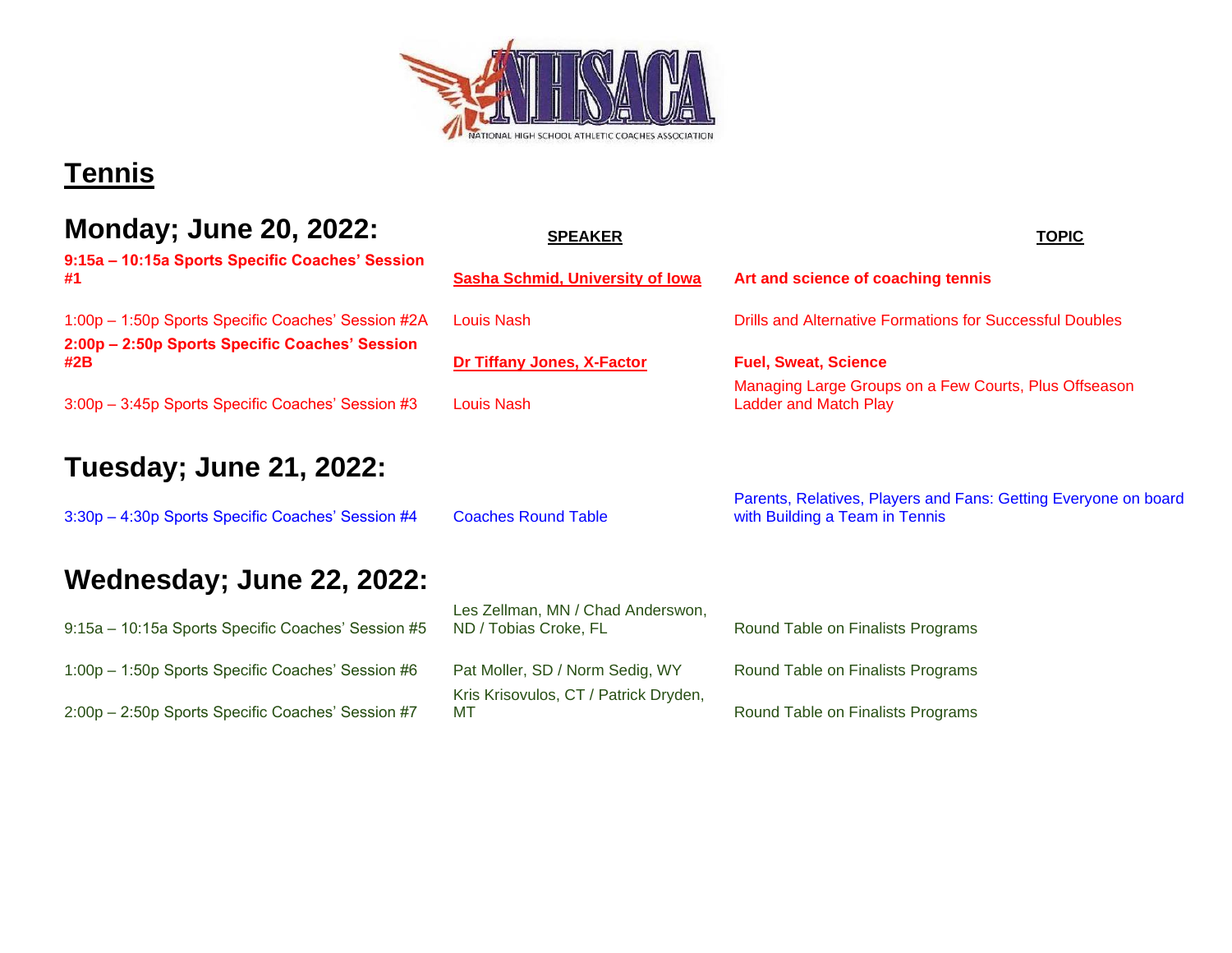

#### **Combined Track & Field**

#### **Monday; June 20, 2022:** SPEAKER **TOPIC**

**#1**

| INSIIGAY, VANG LU, LULLI                              | SPEANER                                        | TUPIU                                                  |
|-------------------------------------------------------|------------------------------------------------|--------------------------------------------------------|
| 9:15a - 10:15a Sports Specific Coaches' Session<br>#1 | <b>Aaron Fuller, Simpson</b><br><b>College</b> | How to Identify Where Athletes can be Successful       |
| 1:00p - 1:50p Sports Specific Coaches' Session<br>#2A | <b>Dr Tiffany Jones, X-Factor</b>              | <b>Fuel, Sweat, Science</b>                            |
| 2:00p - 2:50p Sports Specific Coaches' Session #2B    | Greg Williams, IA (BTr&F)                      | Training the 800m Runner                               |
| 3:00p - 3:45p Sports Specific Coaches' Session #3     | Keith Borness, IA (GTr&F)                      | <b>Surviving The Multi-Generational Coaching Staff</b> |

#### **Tuesday; June 21, 2022:**

| 3:30p - 4:00p Sports Specific Coaches' Session #4A | Paul Hendry, SD (GTr&F) | mini-session |
|----------------------------------------------------|-------------------------|--------------|
| 4:00p – 4:30p Sports Specific Coaches' Session #4B | Kelly Cowan, CO (GTr&F) | mini-session |

| 9:15a - 10:15a Sports Specific Coaches' Session<br>#5    | <b>Gipper - NHSACA Partner</b> | <b>Integrating Social Media</b>                         |
|----------------------------------------------------------|--------------------------------|---------------------------------------------------------|
| 1:00p - 1:30p Sports Specific Coaches' Session #6A       | Misty Larson, SD (BTr&F)       | Small vs Big School Tr&F Programs                       |
| 1:40p - 2:10p Sports Specific Coaches' Session<br>#6B/7A | Tim Kassmeier, NE (BTr&F)      | Program High Jump                                       |
| 2:20p - 2:50p Sports Specific Coaches' Session #7B       | Brant Wagner, KY (BTr&F)       | Building a Championship Program Through Social<br>Media |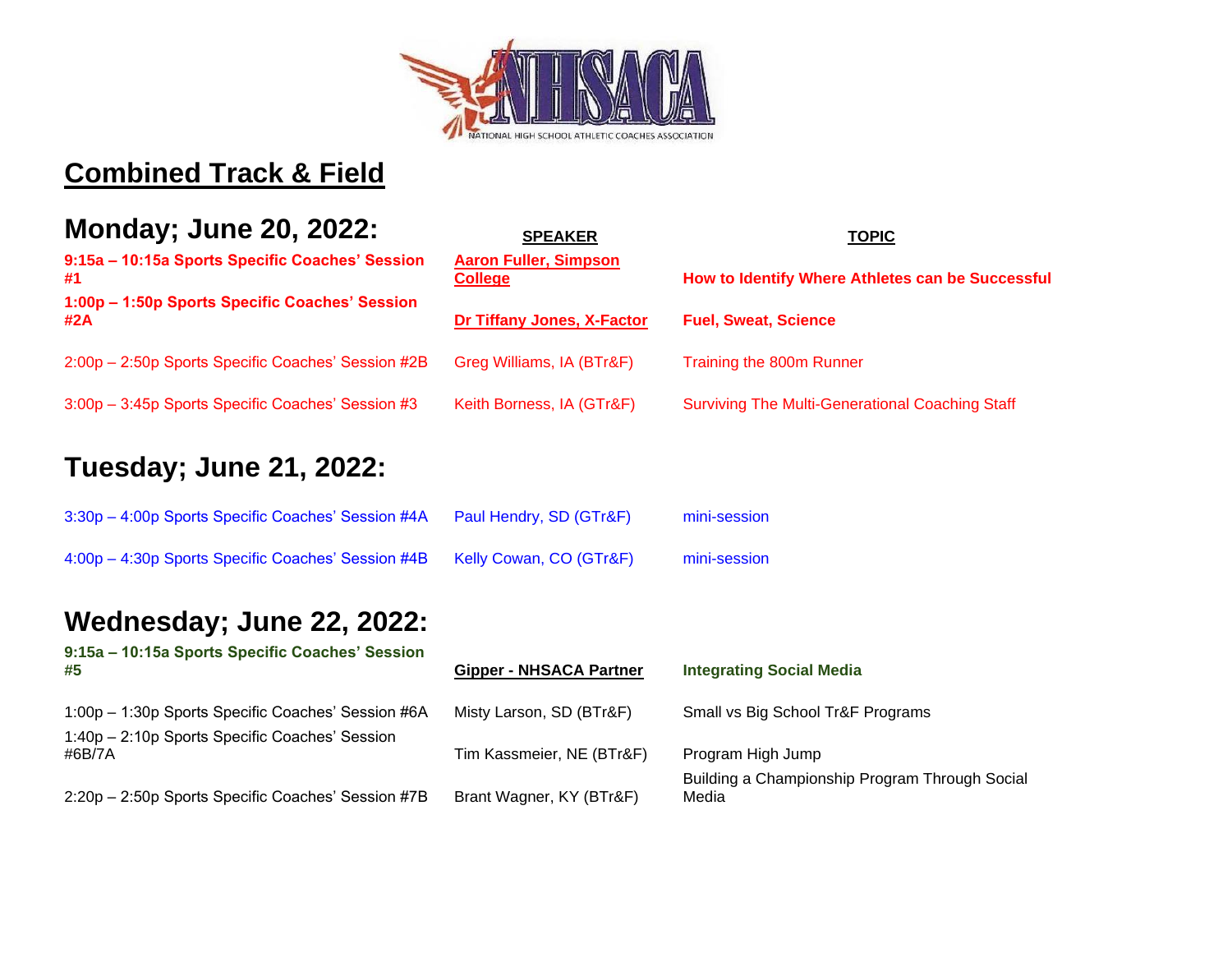

#### **Volleyball**

#### **Monday; June 20, 2022:** SPEAKER SPEAKER **TOPIC**

**9:15a – 10:15a Sports Specific Coaches' Session #1 1:00p – 1:50p Sports Specific Coaches' Session #2A [Dr Tiffany Jones, X-Factor](https://xfactorperformance.com/) Fuel, Sweat, Science 2:00p – 2:50p Sports Specific Coaches' Session #2B.1**

2:00p – 2:50p Sports Specific Coaches' Session #2B.2 Jean LeClair, MI Favorite Drills / Round Table

3:00p – 3:45p Sports Specific Coaches' Session #3 Jay Schobinger, ND Teaching the Attack Using Backwards Progression

#### **Tuesday; June 21, 2022:**

3:30p – 4:30p Sports Specific Coaches' Session #4 Renee Saunders, NE Building & Maintaining a Successful Program

**[Christy Johnson-Lynch, Iowa State Head](https://cyclones.com/sports/womens-volleyball/roster/coaches/christy-johnson-lynch/1890#:~:text=Christy%20Johnson%2DLynch%20enters%20her,unrecognizable%20compared%20to%20today)** 

**[Danielle Lopez and Danielle Coronade](https://www.dmaccbears.com/sports/wvball/coaches/Danielle_Lopez?view=bio)  [DMACC Community College](https://www.dmaccbears.com/sports/wvball/coaches/Danielle_Lopez?view=bio)**

**[Coach](https://cyclones.com/sports/womens-volleyball/roster/coaches/christy-johnson-lynch/1890#:~:text=Christy%20Johnson%2DLynch%20enters%20her,unrecognizable%20compared%20to%20today) Program Management** 

**Coaching on a Budget: Film Breakdown, Strength Training/Conditioning, etc**

| 9:15a – 10:15a Sports Specific Coaches' Session #5 | <b>Gipper - NHSACA Partner</b> | <b>Integrating Social Media</b> |
|----------------------------------------------------|--------------------------------|---------------------------------|
| 1:00p - 1:50p Sports Specific Coaches' Session #6  | Bill Thompson, WY              | Individual & Team Defense       |
| 2:00p - 2:50p Sports Specific Coaches' Session #7  | <b>Finalists Round Table</b>   | Jean will have questions        |